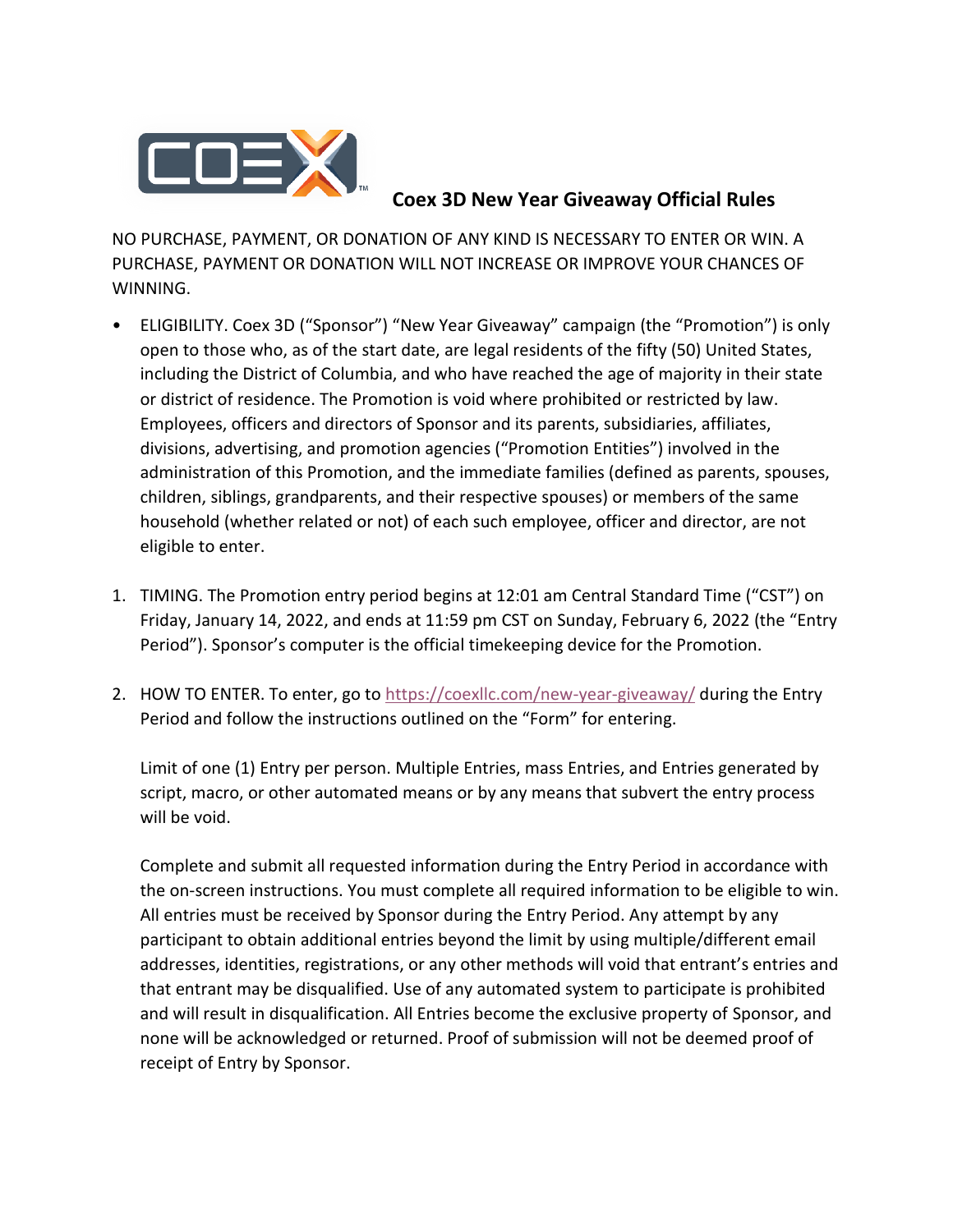Your Entry must not contain any inappropriate or offensive materials, as determined by Sponsor in its sole discretion. Any Entry, which in the sole opinion of Sponsor, is deemed inappropriate in any way (e.g., defamation, nudity, pornography, gratuitous violence, inappropriate language, obscene, illegal, racially or morally offensive or likely to transmit or contain a virus, corrupted file or any similar element, etc.), is inconsistent with the theme or image of the Promotion, contains personally identifiable information, or otherwise violates the terms or the spirit of these Official Rules in any way, may be rejected and result in disqualification. Entries must comply with all laws, rules, and regulations including, but not limited to, those concerning copyright, plagiarism, trademark, defamation, and invasion of privacy. Sponsor has the right, but not the duty, to review and disqualify any Entry submitted in connection with this Promotion.

In the event of a dispute as to the ownership of an entrant's Entry, the natural person who is the authorized account holder of the email address or other address used to enter will be deemed to be the entrant, but only if that person is otherwise eligible to enter the Promotion. The "authorized account holder" is the natural person assigned to an email address or similar electronic address by an Internet access provider, online service provider, or other organization responsible for assigning addresses for the domain associated with the submitted address. Each potential winner may be required to show proof of being the authorized account holder. If a dispute cannot be resolved to Sponsor's satisfaction, the winning entrant may be deemed ineligible.

- 3. AGREEMENT TO OFFICIAL RULES AND DECISIONS. By participating, each entrant fully and unconditionally agrees to be bound by and accepts these Official Rules, and the decisions of Sponsor (including, without limitation, decisions regarding eligibility of Entries, the selection of entrants and the winner, and the awarding of the prize), which are final and binding in all respects.
- 4. DRAWING; ODDS; NOTIFICATION. On or about Monday, February 7, 2022, Sponsor or Sponsor's designee will randomly select potential winner(s) from among all eligible Entries received. Odds of winning a prize depend on the number of eligible Entries received. The entrant selected must comply with all terms and conditions of these Official Rules and winning is contingent upon fulfilling all requirements and requests of Sponsor during the verification process. The potential winner will be notified either by email or via social media direct message or notice on wall, at Sponsor's discretion. The potential winner may be required to execute and return to Sponsor a notarized Affidavit of Eligibility, a Liability Release, and, except where prohibited by law, a Publicity Release (collectively an "Affidavit/Release") in the form(s) provided by Sponsor in order to claim his/her prize. The Affidavit/Release must be returned to Sponsor by the date and/or time indicated. If the potential winner cannot be contacted within seven (7) days of the first attempt to contact him/her, or if the potential winner fails to return the Affidavit/Release within the specified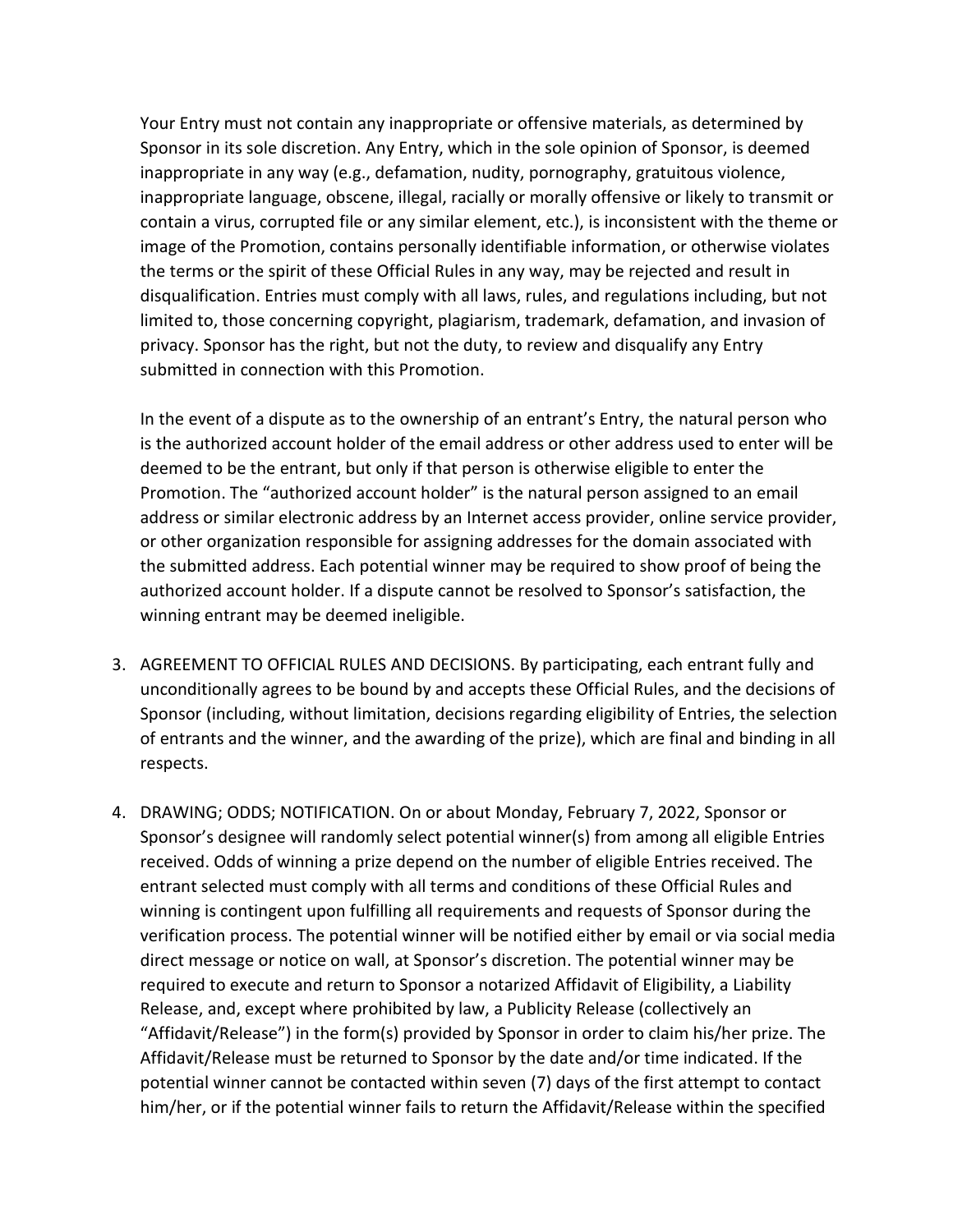time, or if any prize or prize notification is returned as undeliverable, or if the potential winner is found to be ineligible, or if the potential winner does not comply with the Official Rules or the requests of Sponsor, then the potential winner may be disqualified and an alternate winner selected by Sponsor in its sole discretion in his/her place, at random from among all eligible non-winning entries received by Sponsor for the Promotion.

- 5. PRIZE(S). An assortment of twelve (12) spools "year's supply" of filament will be awarded to two (2) winners in this Promotion. Winners will be able to choose from one of three types of filament: PLA, ABS or PETG for their twelve spools of filament – only one type will be allowed. Filament will be shipped in 4 shipments of 3 spools each over the course of the year. The approximate retail value ("ARV") of the prize is between \$330 to \$380 depending on the type of filament chosen. Prize must be accepted as awarded, and prize is awarded "AS IS" with no warranty, representation, or guarantee, express or implied, in fact or in law, made by Sponsor or for which Sponsor shall be liable, including, without limitation, ANY IMPLIED WARRANTIES OF MERCHANTABILITY, NON-INFRINGEMENT OR FITNESS FOR A PARTICULAR PURPOSE. No substitution, assignment or transfer of a prize is permitted, except by Sponsor, who reserves the right to substitute a prize with another prize of greater or equal value. Winner is solely responsible for all costs, fees, taxes and expenses associated with prize award, receipt and use, including, without limitation, all federal, state and local taxes on the prize. For prizes valued over \$600, prize winner will be issued an IRS Form 1099 for the retail value of the prize. If potential winner does not wish to accept the prize, an alternate winner may be selected at random from the pool of eligible entrants. All details of the prize not set forth herein will be determined by Sponsor in its sole discretion. All entrants and entries are subject to verification prior to the awarding of a prize, as are the eligibility, age and other claims of information provided by a potential prize winner.
- 6. PUBLICITY. Except where prohibited by law, participation in the Promotion constitutes winner's consent to Sponsor's (and its designees', successors' and assigns') use of winner's name, biography, likeness, voice, photographs, video, opinions, statements, hometown, state and country for promotional purposes in any manner or media (including, without limitation, online) now or hereafter known, worldwide, in perpetuity, and without further payment, consideration, notice, review, approval or consent. Despite the above, Sponsor has no obligation to use such materials in any manner.
- 7. GENERAL CONDITIONS. Sponsor reserves the right, in its sole discretion, to terminate, modify or suspend the Promotion if, in Sponsor's opinion, there is any suspected or actual evidence of electronic or non-electronic tampering with any portion of the Promotion, there is any unsportsmanlike, dangerous or disruptive behavior associated with the Promotion, or there are viruses, bugs, unauthorized intervention, fraud, technical difficulties or failures or any other factor beyond Sponsor's reasonable control that corrupt or affect the administration, security, fairness, integrity or proper conduct of the Promotion. In such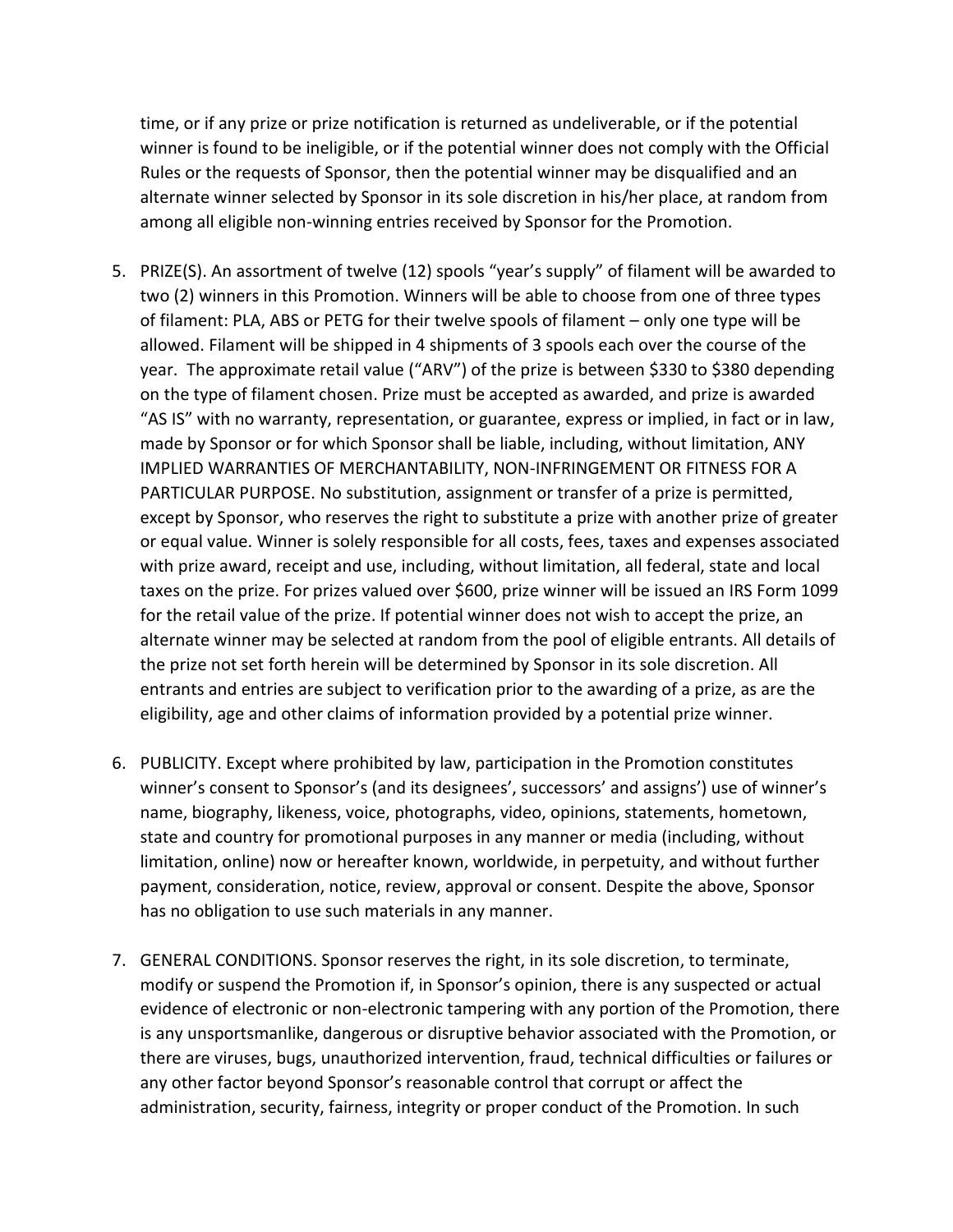event, Sponsor reserves the right (but does not have the obligation) in its sole discretion to award prizes from among eligible, non-suspect Entries received up to the time of suspected impairment. Sponsor reserves the right in its sole discretion to disqualify any individual it finds to be tampering with the entry process or the operation of the Promotion or to be acting in violation of these Official Rules or in an unsportsmanlike or disruptive manner. Any attempt by any person to deliberately damage any website or undermine the legitimate operation of this Promotion is a violation of criminal and civil laws, and should such an attempt be made, Sponsor reserves the right to seek damages and other remedies from any such person to the fullest extent permitted by law. Sponsor's failure to enforce any term of these Official Rules shall not constitute a waiver of that provision or any other provision of these Official Rules.

- 8. RELEASE. By entering, each entrant forever, fully and irrevocably releases and holds harmless Sponsor and its parents, subsidiaries and affiliates, and their respective agents, advertising and promotion agencies, affiliates, Promotion partners and prize suppliers, and all of their respective employees, officers, directors, shareholders and agents from and against all claims, damages or liabilities arising in whole or in part, directly or indirectly, from entrant's participation and/or Entry in the Promotion and/or winner's award, receipt or use of any prize awarded in the Promotion or any prize-related activity.
- 9. LIMITATIONS OF LIABILITY. Sponsor is not responsible for: (a) incorrect or inaccurate transcription of Entry information or late, lost, misplaced, filtered, stolen, unintelligible, illegible, damaged, mutilated, altered, incomplete or misdirected Entries or Entries received through impermissible or illegitimate channels, all of which will be disqualified; (b) technical failures of any kind, including but not limited to the malfunctioning of any telephone, computer online systems, computer equipment, website, server provider, network, hardware or software; (c) the unavailability or inaccessibility of any website or service; (d) unauthorized intervention in any part of the entry process or the Promotion; (e) printing, typographical, electronic or human errors, which may occur in the offer or administration of the Promotion or the processing of Entries; or (f) any injury or damage to persons or property, including but not limited to entrant's computer, which may be caused, directly or indirectly, in whole or in part, from entrant's participation in the Promotion, or from viewing, playing or downloading any material from Sponsor's website(s), regardless of whether the material was prepared by Sponsor or a third party, and regardless of whether the material is connected to Sponsor's websites by a hypertext link.
- 10. DISPUTES. Entrant agrees that: (a) any and all disputes, claims and causes of action arising out of or connected with this Promotion, or any prizes awarded shall be resolved individually, without resort to any form of class action, and solely and exclusively in a federal or state court located in Wisconsin; entrant submits to sole and exclusive personal jurisdiction to said courts in the State of Wisconsin for any such dispute and irrevocably